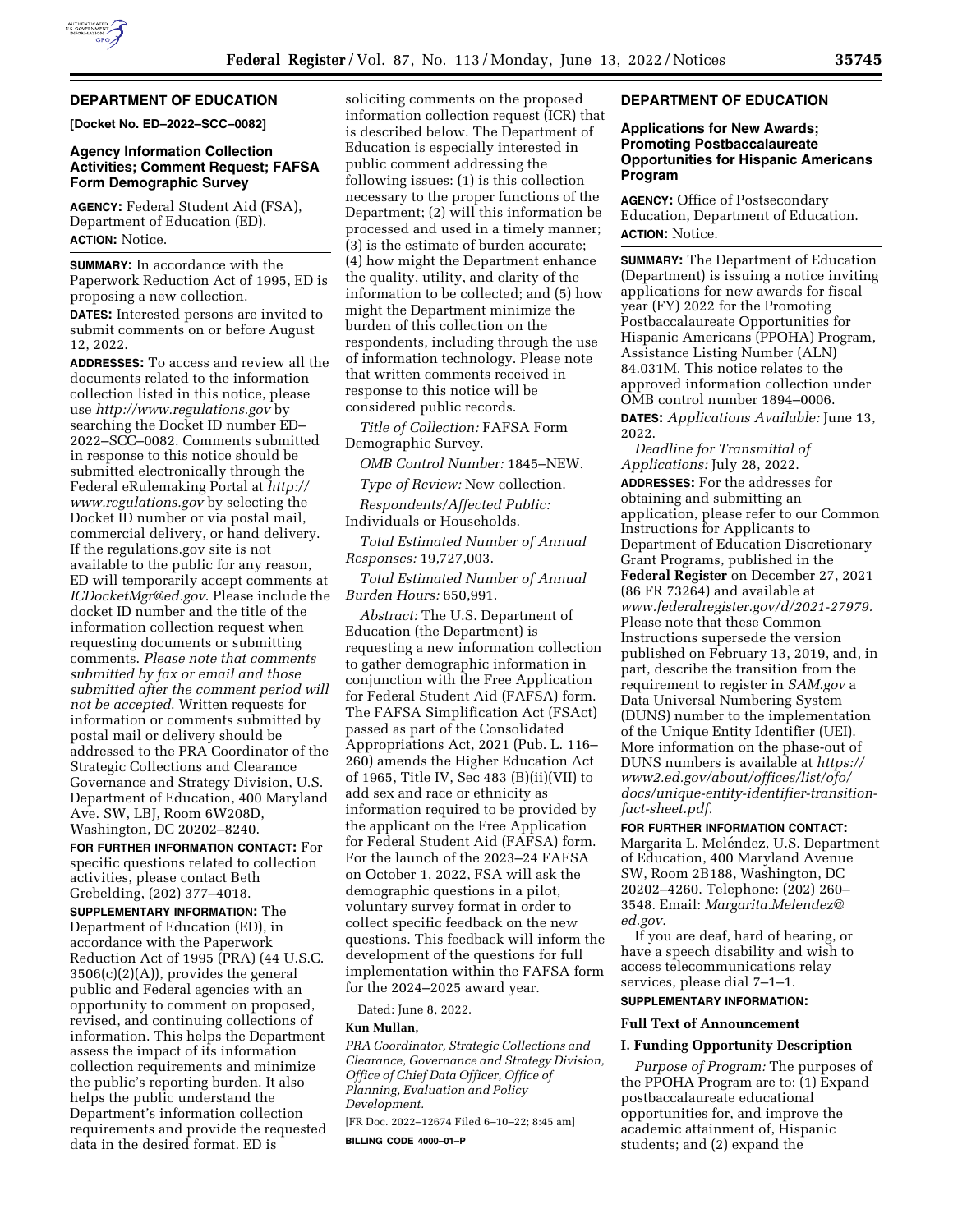postbaccalaureate academic offerings, as well as enhance the program quality, at the institutions of higher education (IHEs) that are educating the majority of Hispanic college students and helping large numbers of Hispanic and lowincome students complete postsecondary degrees.

*Background:* In 2019, the number of Hispanic students enrolled in postbaccalaureate degree programs was approximately 12 percent of the graduate student population, even though Hispanic individuals make up over 18 percent of the American population.1 In addition, despite Hispanic graduate student enrollment increasing at a faster rate than other groups, this enrollment increase has not yet closed the significant gap in attainment of graduate credentials between Hispanic and non-Hispanic White adults.2 For people with higher educational attainment, the unemployment rates are generally lower and the wages are higher.<sup>3</sup> Therefore, there is potential for greater financial returns, job security, and employment options for Hispanic students who enroll and attain credentials beyond a bachelor's degree.

Further, despite the important role that faculty of color play for minority graduate students,4 data from fall 2018 showed that 45 percent of all full-time faculty in degree-granting postsecondary institutions were White, while only 6 percent were Hispanic.5

To address these gaps in degree attainment, research has shown that certain initiatives are particularly successful in helping Hispanic students complete their degrees and enter the workforce well prepared. Examples of such initiatives include culturally responsive programming, financial

3U.S. Department of Labor, Bureau of Labor Statistics, Employment Projections, *[https://](https://www.bls.gov/emp/ep_chart_001.htm) [www.bls.gov/emp/ep](https://www.bls.gov/emp/ep_chart_001.htm)*\_*chart*\_*001.htm;* Ma, J., Pender, M., & Welch, M., ''Education Pays 2016,'' *Trends in Higher Education Series* (Washington, DC: College Board, 2016), *[https://trends.collegeboard.org/sites/](https://trends.collegeboard.org/sites/default/files/education-pays-2016-full-report.pdf) [default/files/education-pays-2016-full-report.pdf.](https://trends.collegeboard.org/sites/default/files/education-pays-2016-full-report.pdf)* 

4 Griffin, K.A. (2022). ''Redoubling Our Efforts: How Institutions Can Affect Faculty Diversity.'' American Council on Education: *Invited Essay from Race and Ethnicity in Higher Education: A Status Report.* Retrieved from *[https://www.equity](https://www.equityinhighered.org/resources/ideas-and-insights/redoubling-our-efforts-how-institutions-can-affect-faculty-diversity/) [inhighered.org/resources/ideas-and-insights/](https://www.equityinhighered.org/resources/ideas-and-insights/redoubling-our-efforts-how-institutions-can-affect-faculty-diversity/) [redoubling-our-efforts-how-institutions-can-affect](https://www.equityinhighered.org/resources/ideas-and-insights/redoubling-our-efforts-how-institutions-can-affect-faculty-diversity/)[faculty-diversity/.](https://www.equityinhighered.org/resources/ideas-and-insights/redoubling-our-efforts-how-institutions-can-affect-faculty-diversity/)* 

5U.S. Department of Education, National Center for Education Statistics. (2020). *The Condition of Education 2020* (NCES 2020–144), Characteristics of Postsecondary Faculty.

assistance, and academic advising.6 Strategies that have successfully supported Hispanic students in career placement have included partnerships with industry, hybrid instructional models, skills training, and fellowships and apprenticeships in the workforce setting.7

To this end, this competition includes an absolute priority focused on academic and career alignment with indemand occupations or fields. In responding to this absolute priority, applicants should demonstrate how they will expand academic offerings that prepare graduate students for the workforce by developing or enhancing current course offerings in existing postgraduate degree, certificate, or credentialing programs or by establishing new postgraduate degree, certificate, or credentialing programs. Additionally, we encourage applicants to form partnerships with other Hispanic-Serving Institutions (HSIs) and non-HSI IHEs, as well as workforce entities, that may assist the applicant IHE in leveraging resources and opportunities for apprenticeships, internships, workplace learning, or similar experiences for students.

This competition also includes two competitive preference priorities focused on meeting participants' holistic needs and providing flexible learning opportunities, and an invitational priority targeting an increase in Hispanic and other diverse candidates in the education profession.

*Priorities:* This notice contains one absolute priority, two competitive preference priorities, and one invitational priority. In accordance with 34 CFR 75.105(b)(2)(v), the absolute priority is from allowable activities specified in the statute (see section 503(b)(14) of the Higher Education Act of 1965, as amended (HEA), 20 U.S.C. 1101b). The competitive preference

7Santiago, D. A., Taylor, M., & Galdeano, E. C. (2015). ''Finding your workforce: Latinos in science, technology, engineering, and math (STEM). Linking college completion with U.S. workforce needs— 2012–13.'' Excelencia in Education. Retrieved from *[https://files.eric.ed.gov/fulltext/ED588046.pdf;](https://files.eric.ed.gov/fulltext/ED588046.pdf)*  Garcia, A., Abrego, J., & Calvillo, M. (2014). ''A study of the hybrid instructional delivery for graduate students in an educational leadership course.'' *International Journal of E-Learning & Distance Education,* 29(1), 1–12. Retrieved from *[https://www.ijede.ca/index.php/jde/article/view/](https://www.ijede.ca/index.php/jde/article/view/864/1534)  [864/1534.](https://www.ijede.ca/index.php/jde/article/view/864/1534)* 

priorities are from the Secretary's Supplemental Priorities and Definitions for Discretionary Grants Programs, published in the **Federal Register** on December 10, 2021 (86 FR 70612) (Supplemental Priorities).

*Absolute Priority:* For FY 2022 and any subsequent year in which we make awards from the list of unfunded applications from this competition, this priority is an absolute priority. Under 34 CFR 75.105(c)(3) we consider only applications that meet this priority.

The priority is: Expanding the number of Hispanic and other underrepresented graduate and professional students that can be served by the institution by expanding courses and institutional resources.

*Competitive Preference Priorities:* For FY 2022 and any subsequent year in which we make awards from the list of unfunded applications from this competition, these priorities are competitive preference priorities. Under 34 CFR 75.105(c)(2)(i) we award up to an additional 15 points to an application, depending on how well the application meets each of these priorities. Applicants may respond to one or both priorities, for a total of up to 15 additional points.

These priorities are:

*Competitive Preference Priority 1: Meeting Student Social, Emotional, and Academic Needs* (up to 10 points).

Projects that are designed to improve students' social, emotional, academic, and career development, with a focus on underserved students, in one or more of the following areas:

(a) Creating education or work-based settings that are supportive, positive, identity-safe and inclusive with regard to race, ethnicity, culture, language, and disability status, through supporting students to engage in real-world handson learning that is aligned with classroom instruction and takes place in community-based settings, such as apprenticeships, pre-apprenticeships, work-based learning, and service learning, and in civic activities, that allow students to apply their knowledge and skills, strengthen their employability skills, and access career exploration opportunities. (up to 4 points)

(b) Creating a positive, inclusive, and identity-safe climate at IHEs through one or both of the following activities:

(1) Implementing evidence-based practices for advancing student success for underserved students. (up to 3 points)

(2) Providing evidence-based professional development opportunities designed to build asset-based mindsets for faculty and staff on campus and that

<sup>1</sup>U.S. Census Bureau. Retrieved May 3, 2022, from *[https://www.census.gov/quickfacts/fact/table/](https://www.census.gov/quickfacts/fact/table/US/PST045221) [US/PST045221.](https://www.census.gov/quickfacts/fact/table/US/PST045221)* 

<sup>2</sup>U.S. Census Bureau. Retrieved May 18, 2022, from *[https://www.census.gov/data/tables/2020/](https://www.census.gov/data/tables/2020/demo/educational-attainment/cps-detailed-tables.html) [demo/educational-attainment/cps-detailed](https://www.census.gov/data/tables/2020/demo/educational-attainment/cps-detailed-tables.html)[tables.html.](https://www.census.gov/data/tables/2020/demo/educational-attainment/cps-detailed-tables.html)* 

<sup>6</sup>Excelencia in Education (2020). What Works for Latino Students in Higher Education. Retrieved from *[https://www.edexcelencia.org/research/2020-](https://www.edexcelencia.org/research/2020-What-Works-for-Latino-Students-In-Higher-Education) [What-Works-for-Latino-Students-In-Higher-](https://www.edexcelencia.org/research/2020-What-Works-for-Latino-Students-In-Higher-Education)[Education;](https://www.edexcelencia.org/research/2020-What-Works-for-Latino-Students-In-Higher-Education) Garateix, M. (2021).* ''*Latino students succeed in graduate school with the support of the Hispanic Theological Initiative.*'' *Retrieved from [https://faithandleadership.com/latino-students](https://faithandleadership.com/latino-students-succeed-graduate-school-the-support-the-hispanic-theological-initiative)[succeed-graduate-school-the-support-the-hispanic](https://faithandleadership.com/latino-students-succeed-graduate-school-the-support-the-hispanic-theological-initiative)[theological-initiative.](https://faithandleadership.com/latino-students-succeed-graduate-school-the-support-the-hispanic-theological-initiative)*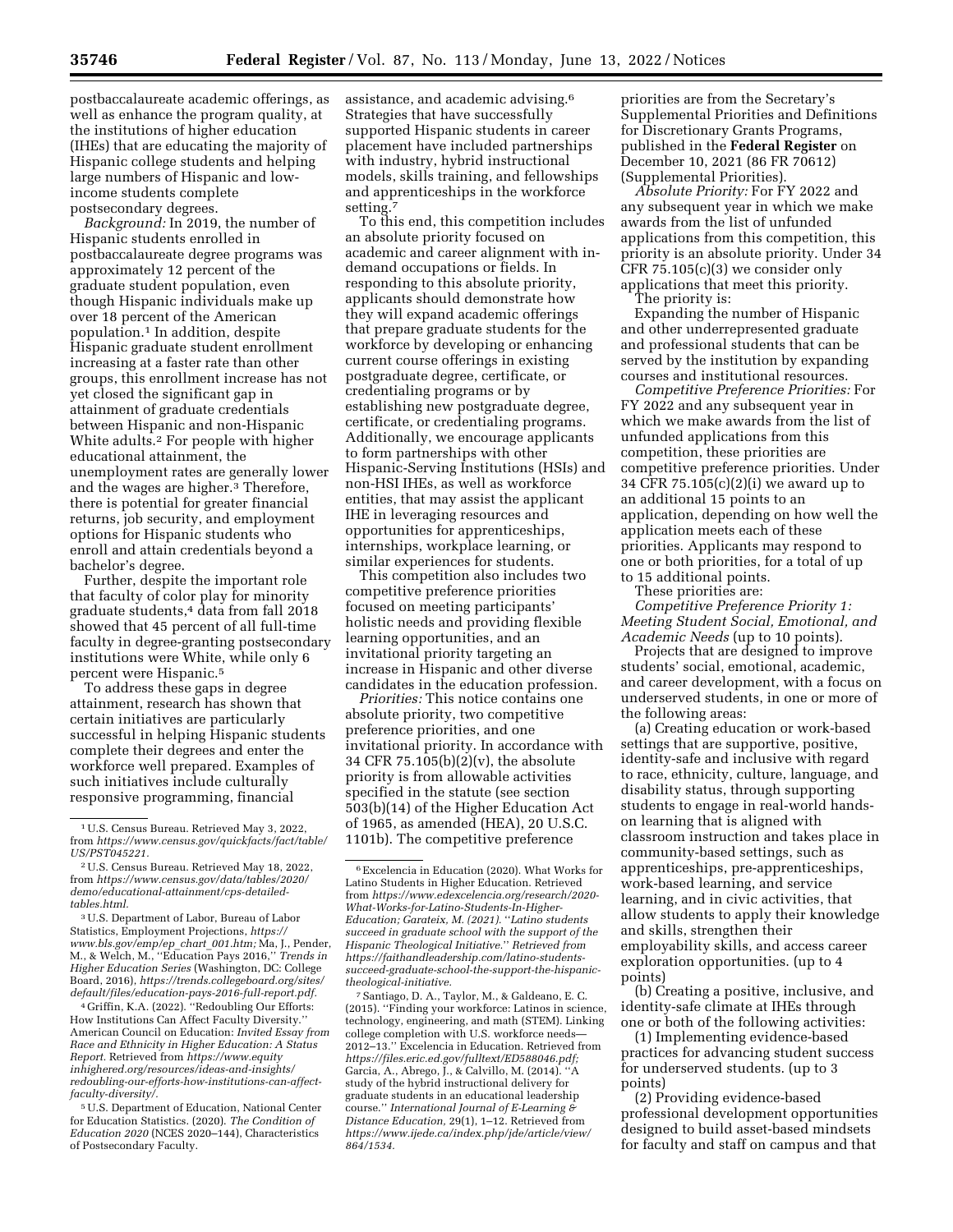are inclusive with regard to race, ethnicity, culture, language, and disability status. (up to 3 points)

*Competitive Preference Priority 2: Increasing Postsecondary Education Access, Affordability, Completion, and Post-Enrollment Success* (up to 5 points).

Projects that are designed to increase postsecondary access, affordability, completion, and success for underserved students by supporting the development and implementation of high-quality and accessible learning opportunities, including learning opportunities that are accelerated or hybrid online; credit-bearing; workbased; and flexible for working students.

*Invitational Priority:* For FY 2022 and any subsequent year in which we make awards from the list of unfunded applications from this competition, this priority is an invitational priority. Under 34 CFR 75.105(c)(1), we do not give an application that meets this invitational priority a competitive or absolute preference over other applications.

This priority is:

Projects that are designed to establish or expand entry points into the educator pipeline, in an effort to increase the number of Hispanic educators and/or the number of Hispanic students earning postgraduate degrees in preparation for employment as an educator.

This priority is designed to address the issue of the low percentage of Hispanic faculty referenced in the background section of this notice. Under this priority, we are particularly interested in projects that are designed to establish, improve, or expand programs that: (a) recruit racially, ethnically, and linguistically diverse educators; (b) retain diverse educators by strengthening support networks and providing professional development; and/or (c) combine traditional academic training with specialized knowledge and skills that will prepare students for entry into the educator profession.

*Definitions:* The following definitions are from 34 CFR 77.1 and the Supplemental Priorities and apply to the priorities and selection criteria in this notice:

*Baseline* means the starting point from which performance is measured and targets are set.

*Budget period* means an interval of time into which a project period is divided for budgetary purposes.

*Demonstrates a rationale* means a key project component included in the project's logic model is informed by research or evaluation findings that

suggest the project component is likely to improve relevant outcomes. *Department* means the U.S.

Department of Education.

*Educator* means an individual who is an early learning educator, teacher, principal or other school leader, specialized instructional support personnel (*e.g.,* school psychologist, counselor, school social worker, early intervention service personnel), paraprofessional, or faculty.

*Evidence-based* means the proposed project component is supported by promising evidence or evidence that demonstrates a rationale.

*Experimental study* means a study that is designed to compare outcomes between two groups of individuals (such as students) that are otherwise equivalent except for their assignment to either a treatment group receiving a project component or a control group that does not. Randomized controlled trials, regression discontinuity design studies, and single-case design studies are the specific types of experimental studies that, depending on their design and implementation (*e.g.,* sample attrition in randomized controlled trials and regression discontinuity design studies), can meet What Works Clearinghouse (WWC) standards without reservations as described in the WWC Handbooks:

(i) A randomized controlled trial employs random assignment of, for example, students, teachers, classrooms, or schools to receive the project component being evaluated (the treatment group) or not to receive the project component (the control group).

(ii) A regression discontinuity design study assigns the project component being evaluated using a measured variable (*e.g.,* assigning students reading below a cutoff score to tutoring or developmental education classes) and controls for that variable in the analysis of outcomes.

(iii) A single-case design study uses observations of a single case (*e.g.,* a student eligible for a behavioral intervention) over time in the absence and presence of a controlled treatment manipulation to determine whether the outcome is systematically related to the treatment.

*Fiscal year* means the Federal fiscal year—a period beginning on October 1 and ending on the following September 30.

*Grant period* means the period for which funds have been awarded.

*Grantee* means the legal entity to which a grant is awarded and that is accountable to the Federal Government for the use of the funds provided. The grantee is the entire legal entity even if

only a particular component of the entity is designated in the grant award notice (GAN). For example, a GAN may name as the grantee one school or campus of a university. In this case, the granting agency usually intends, or actually intends, that the named component assume primary or sole responsibility for administering the grant-assisted project or program. Nevertheless, the naming of a component of a legal entity as the grantee in a grant award document shall not be construed as relieving the whole legal entity from accountability to the Federal Government for the use of the funds provided. (This definition is not intended to affect the eligibility provision of grant programs in which eligibility is limited to organizations that may be only components of a legal entity.) The term ''grantee'' does not include any secondary recipients, such as subgrantees and contractors, that may receive funds from a grantee pursuant to a subgrant or contract.

*Logic model* (also referred to as a theory of action) means a framework that identifies key project components of the proposed project (*i.e.,* the active ''ingredients'' that are hypothesized to be critical to achieving the relevant outcomes) and describes the theoretical and operational relationships among the key project components and relevant outcomes.

**Note:** In developing logic models, applicants may want to use resources such as the Regional Educational Laboratory Program's Education Logic Model Application at *[https://ies.ed.gov/](https://ies.ed.gov/ncee/rel/products/resource/100677)  [ncee/rel/products/resource/100677.](https://ies.ed.gov/ncee/rel/products/resource/100677)* 

*Performance measure* means any quantitative indicator, statistic, or metric used to gauge program or project performance.

*Performance target* means a level of performance that an applicant would seek to meet during the course of a project or as a result of a project.

*Project component* means an activity, strategy, intervention, process, product, practice, or policy included in a project. Evidence may pertain to an individual project component or to a combination of project components (*e.g.,* training teachers on instructional practices for English learners and follow-on coaching for these teachers).

*Promising evidence* means that there is evidence of the effectiveness of a key project component in improving a relevant outcome, based on a relevant finding from one of the following:

(i) A practice guide prepared by What Works Clearinghouse (WWC) reporting a ''strong evidence base'' or ''moderate evidence base'' for the corresponding practice guide recommendation;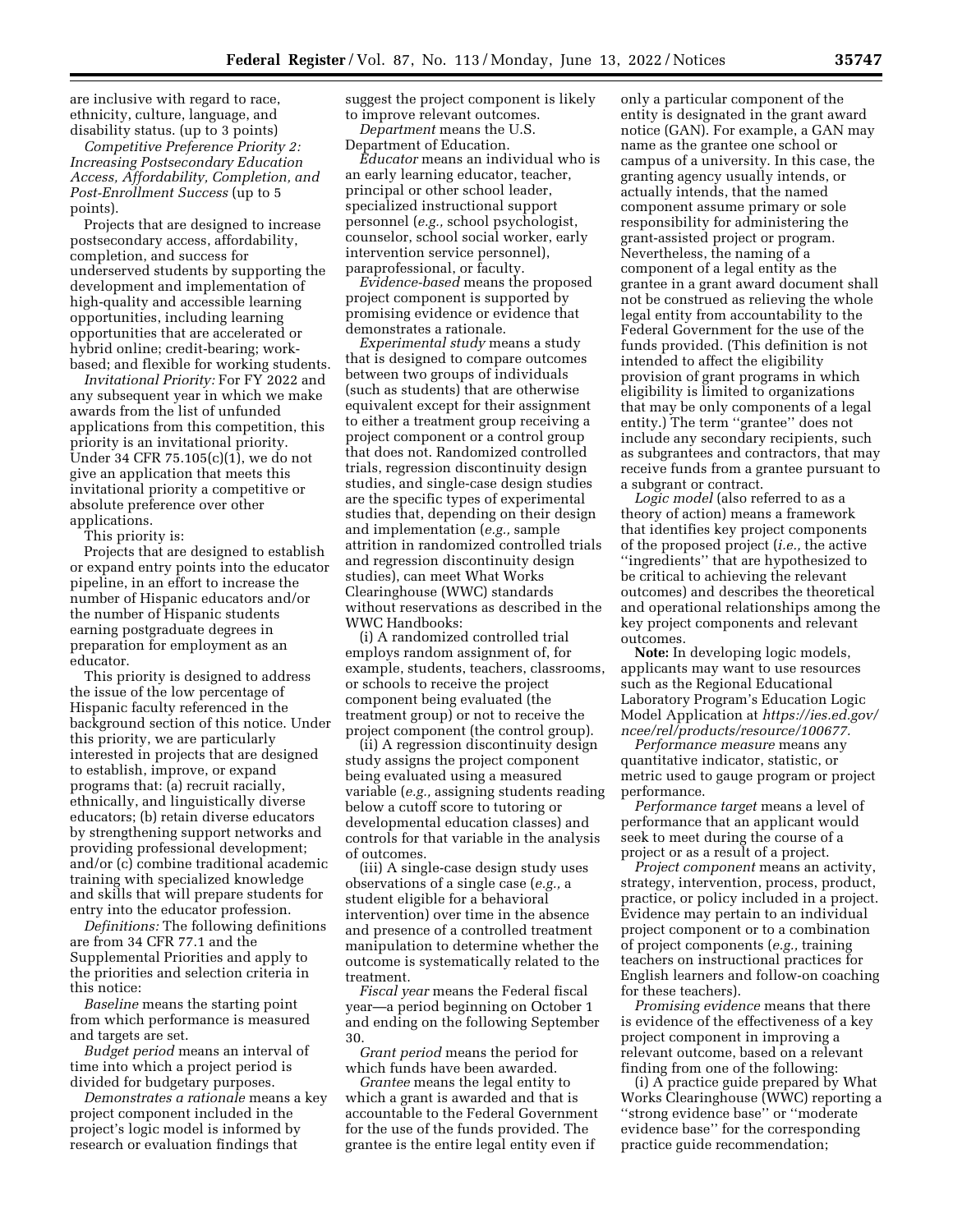(ii) An intervention report prepared by the WWC reporting a ''positive effect'' or ''potentially positive effect'' on a relevant outcome with no reporting of a ''negative effect'' or ''potentially negative effect'' on a relevant outcome; or

(iii) A single study assessed by the Department, as appropriate, that—

(A) Is an experimental study, a quasiexperimental design study, or a welldesigned and well-implemented correlational study with statistical controls for selection bias (*e.g.,* a study using regression methods to account for differences between a treatment group and a comparison group); and

(B) Includes at least one statistically significant and positive (*i.e.,* favorable) effect on a relevant outcome.

*Quasi-experimental design study*  means a study using a design that attempts to approximate an experimental study by identifying a comparison group that is similar to the treatment group in important respects. This type of study, depending on design and implementation (*e.g.,* establishment of baseline equivalence of the groups being compared), can meet WWC standards with reservations, but cannot meet WWC standards without reservations, as described in the WWC Handbooks.

*Relevant outcome* means the student outcome(s) or other outcomes(s) the key project component is designed to improve, consistent with the specific goals of the program.

*Subgrant* means an award of financial assistance in the form of money, or property in lieu of money, made under a grant by a grantee to an eligible subgrantee. The term includes financial assistance when provided by contractual or any other form of legal agreement, but does not include procurement purchases, nor does it include any form of assistance that is excluded from the definition of ''grant or award'' in this part (See 2 CFR 200.92, ''Subaward'').

*Underserved student* means a student in postsecondary education in one or both of the following subgroups:

(a) A student who is living in poverty. (b) A student of color.8

*What Works Clearinghouse* 

*Handbooks (WWC Handbooks)* means the standards and procedures set forth in the WWC Standards Handbook, Versions 4.0 or 4.1, and WWC Procedures Handbook, Versions 4.0 or

4.1, or in the WWC Procedures and Standards Handbook, Version 3.0 or Version 2.1 (all incorporated by reference, see § 77.2). Study findings eligible for review under WWC standards can meet WWC standards without reservations, meet WWC standards with reservations, or not meet WWC standards. WWC practice guides and intervention reports include findings from systematic reviews of evidence as described in the WWC Handbooks documentation.

*Program Authority:* 20 U.S.C. 1102– 1102c.

**Note:** Projects will be awarded and must be operated in a manner consistent with the nondiscrimination requirements contained in Federal civil rights laws.

*Applicable Regulations:* (a) The Education Department General Administrative Regulations in 34 CFR parts 74, 75, 77, 79, 82, 84, 86, 97, 98, and 99. (b) The Office of Management and Budget (OMB) Guidelines to Agencies on Governmentwide Debarment and Suspension (Nonprocurement) in 2 CFR part 180, as adopted and amended as regulations of the Department in 2 CFR part 3485. (c) The Uniform Administrative Requirements, Cost Principles, and Audit Requirements for Federal Awards in 2 CFR part 200, as adopted and amended as regulations of the Department in 2 CFR part 3474. (d) The regulations for this program in 34 CFR part 606. (e) The Supplemental Priorities. (f) Notice of final requirements, published in the **Federal Register** on July 27, 2010 (75 FR 44055) (NFR).

### **II. Award Information**

*Type of Award:* Discretionary grants. Five-year Individual Development Grants will be awarded in FY 2022.

*Estimated Available Funds:*  \$5,900,000.

Contingent upon the availability of funds and the quality of applications, we may make additional awards in subsequent fiscal years from the list of unfunded applications from this competition.

*Estimated Range of Awards:*  \$500,000–\$600,000.

*Estimated Average Size of Awards:*  \$550,000.

*Maximum Awards:* We will not make an award exceeding \$600,000 for a single budget period of 12 months.

*Estimated Number of Awards:* 10–12. **Note:** The Department is not bound by any estimates in this notice.

*Project Period:* Up to 60 months.

### **III. Eligibility Information and Supplemental Requirements**

1. *Eligible Applicants:* IHEs that (a) offer a postbaccalaureate certificate or postbaccalaureate degree program and (b) qualify as an eligible HSI are eligible to apply for new Individual Development Grants under the PPOHA Program. See section 512(b) of the HEA.

An eligible IHE for purposes of the PPOHA Program, under sections 502 and 512(b) of the HEA (20 U.S.C. 1101a and 1102a), must—

(a) Have an enrollment of needy students, as defined in section 502(b) of the HEA (section 502(a)(2)(A)(i) of the HEA; 20 U.S.C. 1101a(a)(2)(A)(i));

(b) Have, except as provided in section 522(b) of the HEA, average educational and general expenditures that are low, per full-time equivalent (FTE) undergraduate student, in comparison with the average educational and general expenditures per FTE undergraduate student of institutions that offer similar instruction (section  $502(a)(2)(A)(ii)$  of the HEA; 20 U.S.C. 1101a(a)(2)(A)(ii));

**Note 1:** To demonstrate an enrollment of needy students and low average educational and general expenditures per FTE undergraduate student, an IHE must be designated as an ''eligible institution'' in accordance with 34 CFR 606.3 through 606.5 and the notice inviting applications for designation as an eligible institution for the fiscal year for which the grant competition is being conducted.

**Note 2:** The notice announcing the FY 2022 process for designation of eligible institutions, and inviting applications for waiver of eligibility requirements, was published in the **Federal Register**  on December 16, 2021 (86 FR 71470). Only institutions that the Department determines are eligible, or are granted a waiver, may apply for a grant in this program.

(c) Be accredited by a nationally recognized accrediting agency or association that the Secretary has determined to be a reliable authority as to the quality of education or training offered, or making reasonable progress toward accreditation, according to such an agency or association (section 502(a)(2)(A)(iv) of the HEA; 20 U.S.C.1101a(a)(2)(A)(iv));

(d) Be legally authorized to provide, and provide within the State, an educational program for which the institution awards a bachelor's degree (section  $502(a)(2)(A)(iii)$  of the HEA; 20 U.S.C. 1101a(a)(2)(A)(iii)); and

(e) Have an enrollment of undergraduate FTE students that is at least 25 percent Hispanic students at the

<sup>8</sup>The PPOHA Program serves Hispanic and lowincome students. For the purposes of this program, the subgroup of ''underserved students'' described in paragraph (b) of this definition refers to those students who are Hispanic as defined in title V of the HEA.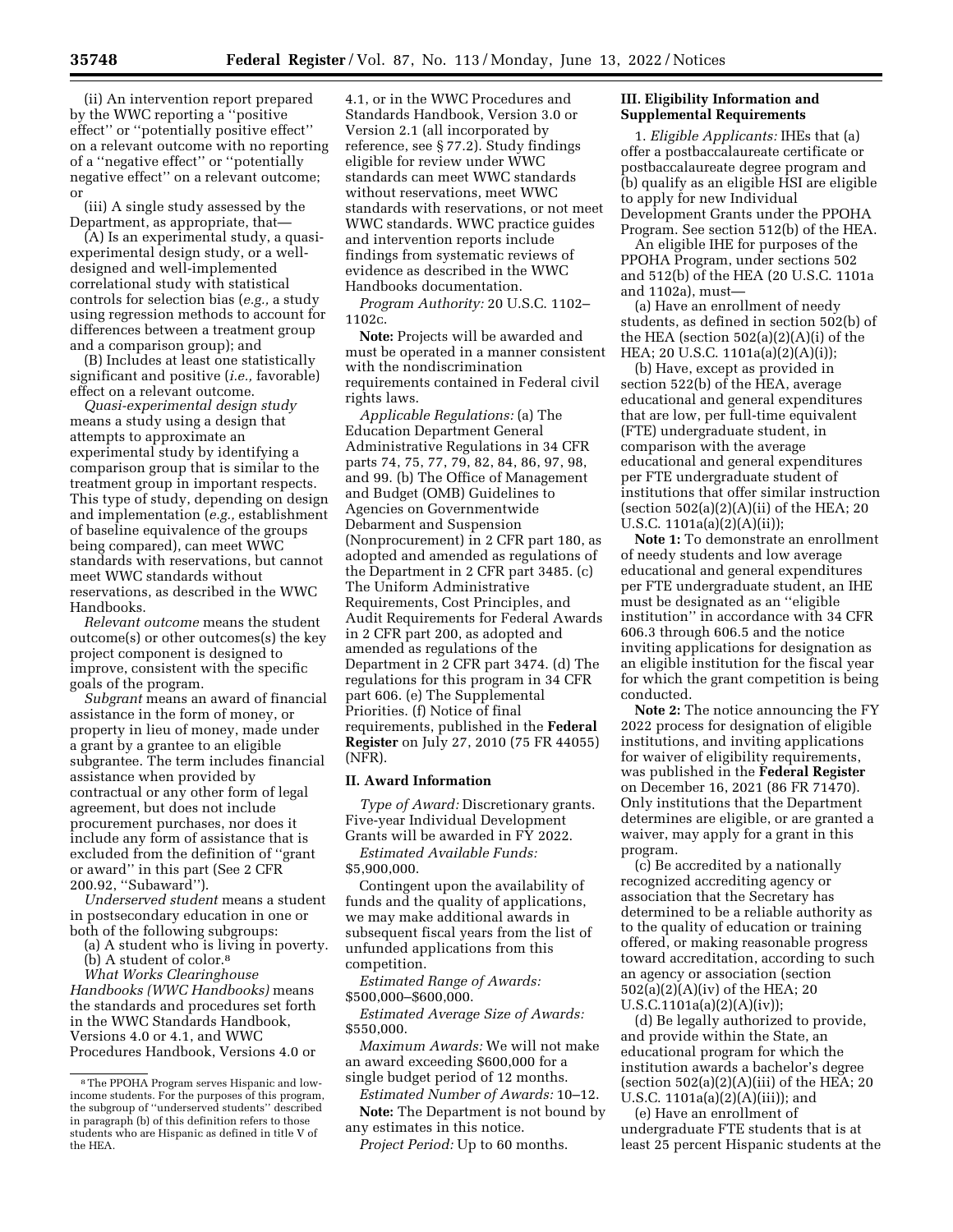end of the award year immediately preceding the date of application (section  $502(a)(5)(B)$  of the HEA; 20 U.S.C. 1101a(a)(5)(B)).

**Note 3:** Funds for the PPOHA Program will be awarded each fiscal year; thus, for this program, the ''end of the award year immediately preceding the date of application'' refers to the end of the fiscal year prior to the application due date. The end of the fiscal year occurs on September 30 for any given year.

**Note 4:** In considering applications for grants under this program, the Department will compare the data and documentation the institution relied on in its application with data reported to the Department's Integrated Postsecondary Education Data System (IPEDS), the IHE's State-reported enrollment data, and the institutional annual report. If different percentages or data are reported in these various sources, the institution must, as part of the 25 percent assurance verification, explain the reason for the differences. If the IPEDS data show that less than 25 percent of the institution's undergraduate FTE students are Hispanic, the burden is on the institution to show that the IPEDS data are inaccurate. If the IPEDS data indicate that the institution has an undergraduate FTE less than 25 percent, and the institution fails to demonstrate that the IPEDS data are inaccurate, the institution will be considered ineligible.

(f) A grantee under the PPOHA Program, which is authorized by title V of the HEA, may not receive a grant under any HEA, title III, part A or part B program (section 505 of the HEA; 20 U.S.C. 1101d). The title III, part A programs include: the Strengthening Institutions Program; the American Indian Tribally Controlled Colleges and Universities Program; the Alaska Native and Native Hawaiian-Serving Institutions Programs; the Asian American and Native American Pacific Islander-Serving Institutions Program; the Predominantly Black Institutions Program; and the Native American-Serving Non-Tribal Institutions Program. Title III, part B includes the Strengthening Historically Black Colleges and Universities Program. Furthermore, a current PPOHA Program grantee may not give up its HSI grant in order to receive a grant under any title III, part A program (34 CFR 606.2(c)(1)).

(g) An eligible HSI may only submit one Individual Development Grant application.

(h) Limit on Use of Funds for Direct Student Assistance. A PPOHA Program grantee may use no more than 20 percent of its total PPOHA Program grant award to provide financial

support—in the form of scholarships, fellowships, and other student financial assistance—to low-income students (see NFR).

(i) Nothing in this notice alters a grantee's obligations to comply with Federal civil rights laws.

2. a. *Cost Sharing or Matching:* This program does not require cost sharing or matching unless the grantee uses a portion of its grant for establishing or improving an endowment fund. If a grantee uses a portion of its grant for endowment fund purposes, it must match or exceed those grant funds with non-Federal funds (section 503(c)(2) of the HEA; 20 U.S.C. 1101b(c)(2)).

b. *Supplement-Not-Supplant:* This competition involves supplement-notsupplant funding requirements.

c. *Indirect Cost Rate Information:* This program uses a restricted indirect cost rate. For more information regarding indirect costs, or to obtain a negotiated indirect cost rate, please see *[www2.ed.gov/about/offices/list/ocfo/](http://www2.ed.gov/about/offices/list/ocfo/intro.html)  [intro.html.](http://www2.ed.gov/about/offices/list/ocfo/intro.html)* 

d. *Administrative Cost Limitation:*  This program does not include any program-specific limitation on administrative expenses. All administrative expenses must be reasonable and necessary and conform to Cost Principles described in 2 CFR part 200 subpart E of the Uniform Guidance.

3. *Subgrantees:* Under 34 CFR 75.708(b) and (c), a grantee under this competition may award subgrants—to directly carry out project activities described in its application—to the following types of entities: local educational agencies; State educational agencies; IHEs; nonprofit organizations. The grantee may award subgrants to entities it has identified in an approved application or that it selects through a competition under procedures established by the grantee.

4. *Other.* This program is subject to the Build America, Buy America Act (Pub. L. 117–58). This means that, under this program, grantees and their subrecipients and contractors may not use their grant funds for infrastructure projects or activities (*e.g.,* construction and broadband infrastructure) unless—

(a) All iron and steel used in the infrastructure project or activity are produced in the United States;

(b) All manufactured products used in the infrastructure project or activity are produced in the United States; and

(c) All construction materials are manufactured in the United States.

### **IV. Application and Submission Information**

1. *Application Submission Instructions:* Applicants are required to follow the Common Instructions for Applicants to Department of Education Discretionary Grant Programs, published in the **Federal Register** on December 27, 2021 (86 FR 73264) and available at *[www.federalregister.gov/d/](http://www.federalregister.gov/d/2021-27979)  [2021-27979,](http://www.federalregister.gov/d/2021-27979)* which contain requirements and information on how to submit an application. Please note that these Common Instructions supersede the version published on February 13, 2019, and, in part, describe the transition from the requirement to register in *SAM.gov* a DUNS number to the implementation of the UEI. More information on the phase-out of DUNS numbers is available at *[https://](https://www2.ed.gov/about/offices/list/ofo/docs/unique-entity-identifier-transition-fact-sheet.pdf) [www2.ed.gov/about/offices/list/ofo/](https://www2.ed.gov/about/offices/list/ofo/docs/unique-entity-identifier-transition-fact-sheet.pdf) [docs/unique-entity-identifier-transition](https://www2.ed.gov/about/offices/list/ofo/docs/unique-entity-identifier-transition-fact-sheet.pdf)[fact-sheet.pdf.](https://www2.ed.gov/about/offices/list/ofo/docs/unique-entity-identifier-transition-fact-sheet.pdf)* 

2. *Submission of Proprietary Information:* Given the types of projects that may be proposed in applications for the PPOHA Program, your application may include business information that you consider proprietary. In 34 CFR 5.11 we define ''business information'' and describe the process we use in determining whether any of that information is proprietary and, thus, protected from disclosure under Exemption 4 of the Freedom of Information Act (5 U.S.C. 552, as amended).

Because we plan to make successful applications available to the public, you may wish to request confidentiality of business information.

Consistent with Executive Order 12600, please designate in your application any information that you believe is exempt from disclosure under Exemption 4. In the appropriate Appendix section of your application, under ''Other Attachments Form,'' please list the page number or numbers on which we can find this information. For additional information please see 34 CFR 5.11(c).

3. *Intergovernmental Review:* This competition is subject to Executive Order 12372 and the regulations in 34 CFR part 79. However, under 34 CFR 79.8(a), we waive intergovernmental review in order to make awards in a timely manner.

4. *Funding Restrictions:* We specify unallowable costs in 34 CFR 606.10(c). We reference additional regulations outlining funding restrictions in the *Applicable Regulations* section of this notice.

5. *Recommended Page Limit:* The application narrative is where you, the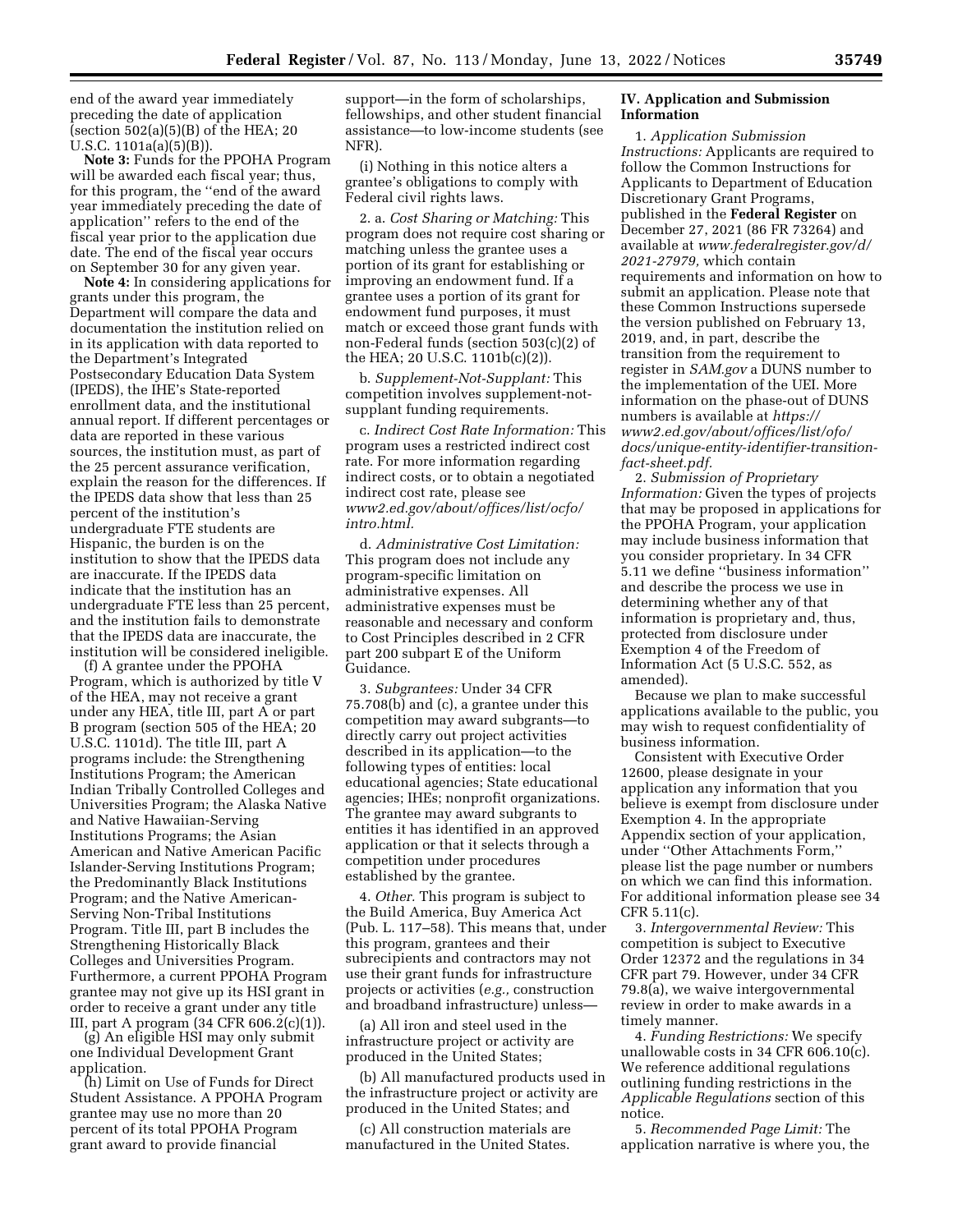applicant, address the selection criteria that reviewers use to evaluate your application. We recommend that you (1) limit the application narrative to no more than 55 pages and (2) use the following standards:

• A ''page'' is 8.5″ x 11″, on one side only, with 1″ margins at the top, bottom, and both sides.

• Double-space (no more than three lines per vertical inch) all text in the application narrative, including titles, headings, footnotes, quotations, references, and captions, as well as all text in charts, tables, figures, and graphs.

• Use a font that is either 12 point or larger, and no smaller than 10 pitch (characters per inch).

• Use one of the following fonts: Times New Roman, Courier, Courier New, or Arial.

The recommended page limit applies to the Project Narrative, which is your complete response to the selection criteria and, if applicable, the competitive preference priorities. However, the page limit does not apply to the Application for Federal Assistance form (SF–424); the ED SF– 424 Supplement form; the Budget Information—Non-Construction Programs form (ED 524); the assurances and certifications; or the one-page project abstract, the program profile form, and supporting budget narrative.

6. *Notice of Intent to Apply:* The Department will be able to review grant applications more efficiently if we know the approximate number of applicants that intend to apply. Therefore, we strongly encourage each potential applicant to notify us of their intent to submit an application. To do so, please email the program contact person listed under **FOR FURTHER INFORMATION CONTACT** with the subject line ''Intent to Apply,'' and include the applicant's name and a contact person's name and email address. Applicants that do not submit a notice of intent to apply may still apply for funding; applicants that do submit a notice of intent to apply are not bound to apply or bound by the information provided.

#### **V. Application Review Information**

1. *Selection Criteria:* The selection criteria for this competition are from 34 CFR 75.210, 606.8, and 606.22. Applicants should address each of the following selection criteria separately for each proposed activity. We will award up to 100 points to an application under the selection criteria and up to 15 additional points to an application under the competitive preference priorities, for a total score of up to 115

points. The maximum score for each criterion is noted in parentheses.

(a) *Quality of the applicant's comprehensive development plan.* (Up to 25 points)

The Secretary evaluates each application for a development grant based on the extent to which—

(1) The strengths, weaknesses, and significant problems of the institution's academic programs, institutional management, and fiscal stability are clearly and comprehensively analyzed and result from a process that involved major constituencies of the institution (Up to 5 points);

(2) The goals for the institution's academic programs, institutional management, and fiscal stability are realistic and based on comprehensive analysis (Up to 5 points);

(3) The objectives stated in the plan are measurable, related to institutional goals, and, if achieved, will contribute to the growth and self-sufficiency of the institution (Up to 5 points);

(4) The plan clearly and comprehensively describes the methods and resources the institution will use to institutionalize practice and improvements developed under the proposed project, including, in particular, how operational costs for personnel, maintenance, and upgrades of equipment will be paid with institutional resources (Up to 5 points); and

(5) The 5-year plan describes how the applicant will improve its services to Hispanic and other low-income students (Up to 5 points).

**Note:** Under 34 CFR 606.8(a), a comprehensive development plan is an institution's strategy for achieving growth and self-sufficiency by strengthening its (1) academic programs; (2) institutional management; and (3) fiscal stability.

(b) *Quality of the project design.* (Up to 15 points)

The Secretary considers the quality of the design of the proposed project. In determining the quality of the design of the proposed project, the Secretary considers the following:

(1) The extent to which the proposed project demonstrates a rationale (as defined in this notice) (Up to 10 points); and

(2) The extent to which the proposed project is supported by promising evidence (as defined in this notice) (Up to 5 points).

**Note:** To establish that their projects ''demonstrate a rationale,'' applicants must use a logic model (as defined in this notice) and identify research or evaluation findings suggesting that a key project component is likely to improve

relevant outcome. To establish that their projects are supported by ''promising evidence,'' applicants should cite the supporting study or studies that meet the conditions in the definition of ''promising evidence'' and attach the study or studies as part of the application attachments. In addressing ''promising evidence,'' applicants are encouraged to align the direct student services proposed in the application to evidence-based practices identified in the selected studies. Note that the research cited to address the ''promising evidence'' criterion can be the same research provided to demonstrate a rationale, but only applications that include logic models can receive full points under the ''demonstrate a rationale'' selection factor.

(c) *Quality of activity objectives.* (Up to 10 points)

The extent to which the objectives for each activity are—

(1) Realistic and defined in terms of measurable results (Up to 5 points); and

(2) Directly related to the problems to be solved and to the goals of the comprehensive development plan (Up to 5 points).

(d) *Quality of implementation* 

*strategy.* (Up to 20 points)

The extent to which—

(1) The implementation strategy for each activity is comprehensive (Up to 10 points);

(2) The rationale for the implementation strategy for each activity is clearly described and is supported by the results of relevant studies or projects (Up to 5 points); and

(3) The timetable for each activity is realistic and likely to be attained (Up to 5 points).

(e) *Quality of the project management plan.* (Up to 10 points)

The extent to which—

(1) Procedures for managing the project are likely to ensure efficient and effective project implementation (Up to 5 points); and

(2) The project coordinator and activity directors have sufficient authority to conduct the project effectively, including access to the president or chief executive officer (Up to 5 points).

(f) *Quality of key personnel.* (Up to 5 points)

The extent to which— (1) The past experience and training of key professional personnel are directly related to the stated activity objectives (Up to 2 points); and

(2) The time commitment of key personnel is realistic (Up to 3 points).

(g) *Quality of evaluation plan.* (Up to 10 points)

The extent to which—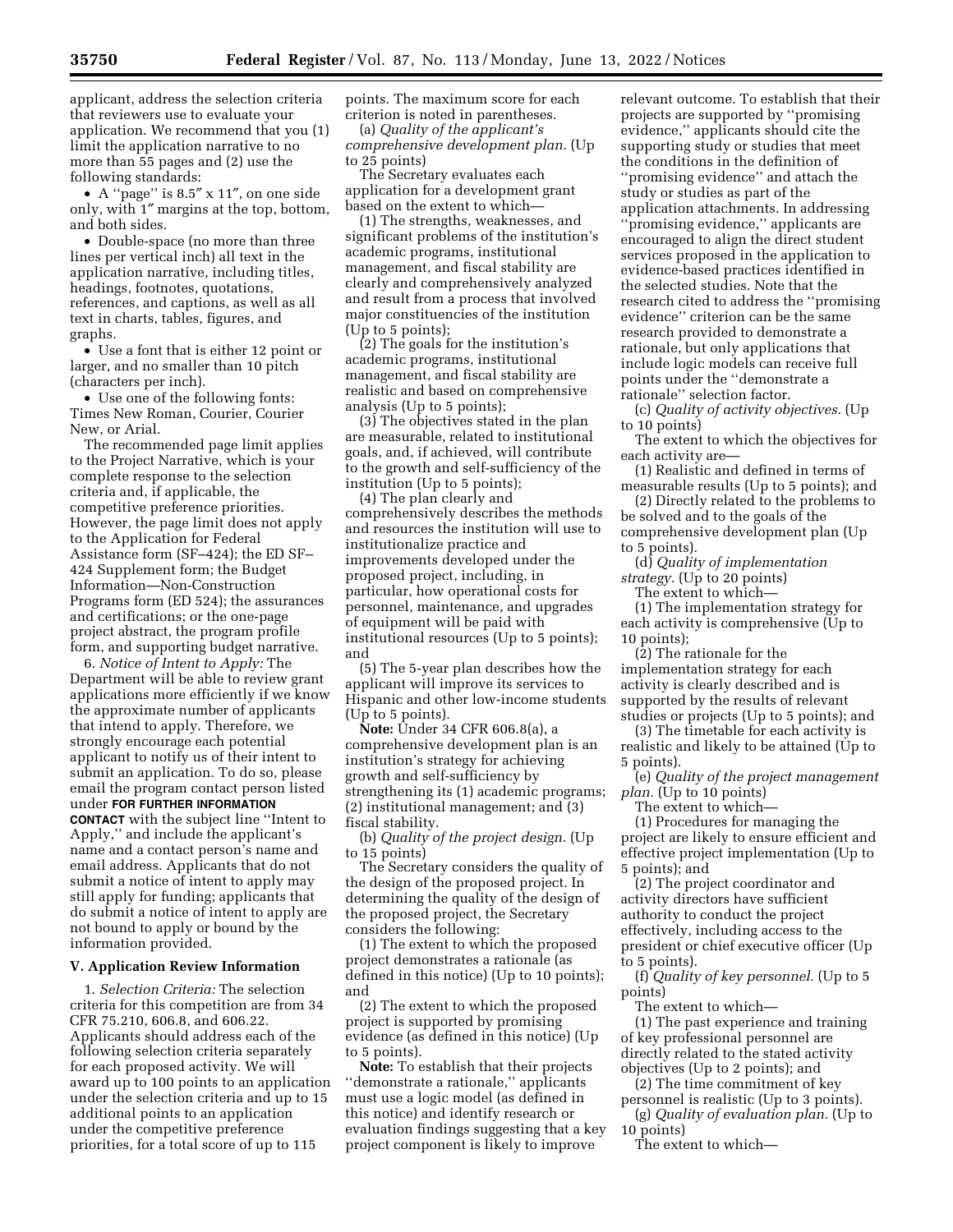(1) The data elements and the data collection procedures are clearly described and appropriate to measure the attainment of activity objectives and to measure the success of the project in achieving the goals of the comprehensive development plan (Up to 5 points); and

(2) The data analysis procedures are clearly described and are likely to produce formative and summative results on attaining activity objectives and measuring the success of the project on achieving the goals of the comprehensive development plan (Up to 5 points).

(h) *Budget.* (Up to 5 points)

The extent to which the proposed costs are necessary and reasonable in relation to the project's objectives and scope.

2. *Review and Selection Process:* We remind potential applicants that in reviewing applications in any discretionary grant competition, the Secretary may consider, under 34 CFR 75.217(d)(3), the past performance of the applicant in carrying out a previous award, such as the applicant's use of funds, achievement of project objectives, and compliance with grant conditions. The Secretary may also consider whether the applicant failed to submit a timely performance report or submitted a report of unacceptable quality.

In addition, in making a competitive grant award, the Secretary requires various assurances, including those applicable to Federal civil rights laws that prohibit discrimination in programs or activities receiving Federal financial assistance from the Department (34 CFR 100.4, 104.5, 106.4, 108.8, and 110.23).

A panel of three non-Federal reviewers will review and score each application in accordance with the selection criteria in this notice, as well as the competitive preference priorities. A rank order funding slate will be made from this review. Awards will be made in rank order according to the average score received from the peer review.

In the event there are two or more applications with the same final score, and there are insufficient funds to fully support each of these applications, the Department applies the following tiebreaking factors.

To resolve ties in the reader scores of applications for development grants, the Department will award one additional point to an application from an IHE that has an endowment fund for which the current market value, per FTE enrolled student, is less than the comparable average current market value of the endowment funds, per FTE enrolled student, at similar type IHEs. In

addition, to resolve ties in the reader scores of applications for PPHOA development grants, the Department will award one additional point to an application from an IHE that has expenditures for library materials per FTE enrolled student that are less than the comparable average expenditures for library materials per FTE enrolled student at similar type IHEs. (34 CFR 606.23(a)(1) and (2)). For the purpose of these funding considerations, we will use the most recent complete data available (*e.g.,* for FY 2022, we will use 2020–21 data).

If a tie remains after applying the tiebreaker mechanism above, priority will be given for Individual Development Grants to applicants that have the lowest endowment values per FTE student. (see 34 CFR 606.23(b)(1)).

3. *Risk Assessment and Specific Conditions:* Consistent with 2 CFR 200.206, before awarding grants under this program, the Department conducts a review of the risks posed by applicants. Under 2 CFR 200.208, the Secretary may impose specific conditions and, under 2 CFR 3474.10, in appropriate circumstances, high-risk conditions on a grant if the applicant or grantee is not financially stable; has a history of unsatisfactory performance; has a financial or other management system that does not meet the standards in 2 CFR part 200, subpart D; has not fulfilled the conditions of a prior grant; or is otherwise not responsible.

4. *Integrity and Performance System:*  If you are selected under this competition to receive an award that over the course of the project period may exceed the simplified acquisition threshold (currently \$250,000), under 2 CFR 200.206(a)(2) we must make a judgment about your integrity, business ethics, and record of performance under Federal awards—that is, the risk posed by you as an applicant—before we make an award. In doing so, we must consider any information about you that is in the integrity and performance system (currently referred to as the Federal Awardee Performance and Integrity Information System (FAPIIS)), accessible through the System for Award Management. You may review and comment on any information about yourself that a Federal agency previously entered and that is currently in FAPIIS.

Please note that, if the total value of your currently active grants, cooperative agreements, and procurement contracts from the Federal Government exceeds \$10,000,000, the reporting requirements in 2 CFR part 200, Appendix XII, require you to report certain integrity information to FAPIIS semiannually.

Please review the requirements in 2 CFR part 200, Appendix XII, if this grant plus all the other Federal funds you receive exceed \$10,000,000.

5. *In General:* In accordance with the Office of Management and Budget's guidance located at 2 CFR part 200, all applicable Federal laws, and relevant Executive guidance, the Department will review and consider applications for funding pursuant to this notice inviting applications in accordance with—

(a) Selecting recipients most likely to be successful in delivering results based on the program objectives through an objective process of evaluating Federal award applications (2 CFR 200.205);

(b) Prohibiting the purchase of certain telecommunication and video surveillance services or equipment in alignment with section 889 of the National Defense Authorization Act of 2019 (Pub. L. 115–232) (2 CFR 200.216);

(c) Providing a preference, to the extent permitted by law, to maximize use of goods, products, and materials produced in the United States (2 CFR 200.322); and

(d) Terminating agreements in whole or in part to the greatest extent authorized by law if an award no longer effectuates the program goals or agency priorities (2 CFR 200.340).

#### **VI. Award Administration Information**

1. *Award Notices:* If your application is successful, we notify your U.S. Representative and U.S. Senators and send you a GAN; or we may send you an email containing a link to access an electronic version of your GAN. We may notify you informally, also.

If your application is not evaluated or not selected for funding, we notify you.

2. *Administrative and National Policy Requirements:* We identify administrative and national policy requirements in the application package and reference these and other requirements in the *Applicable Regulations* section of this notice.

We reference the regulations outlining the terms and conditions of an award in the *Applicable Regulations* section of this notice and include these and other specific conditions in the GAN. The GAN also incorporates your approved application as part of your binding commitments under the grant.

3. *Open Licensing Requirements:*  Unless an exception applies, if you are awarded a grant under this competition, you will be required to openly license to the public grant deliverables created in whole, or in part, with Department grant funds. When the deliverable consists of modifications to pre-existing works, the license extends only to those